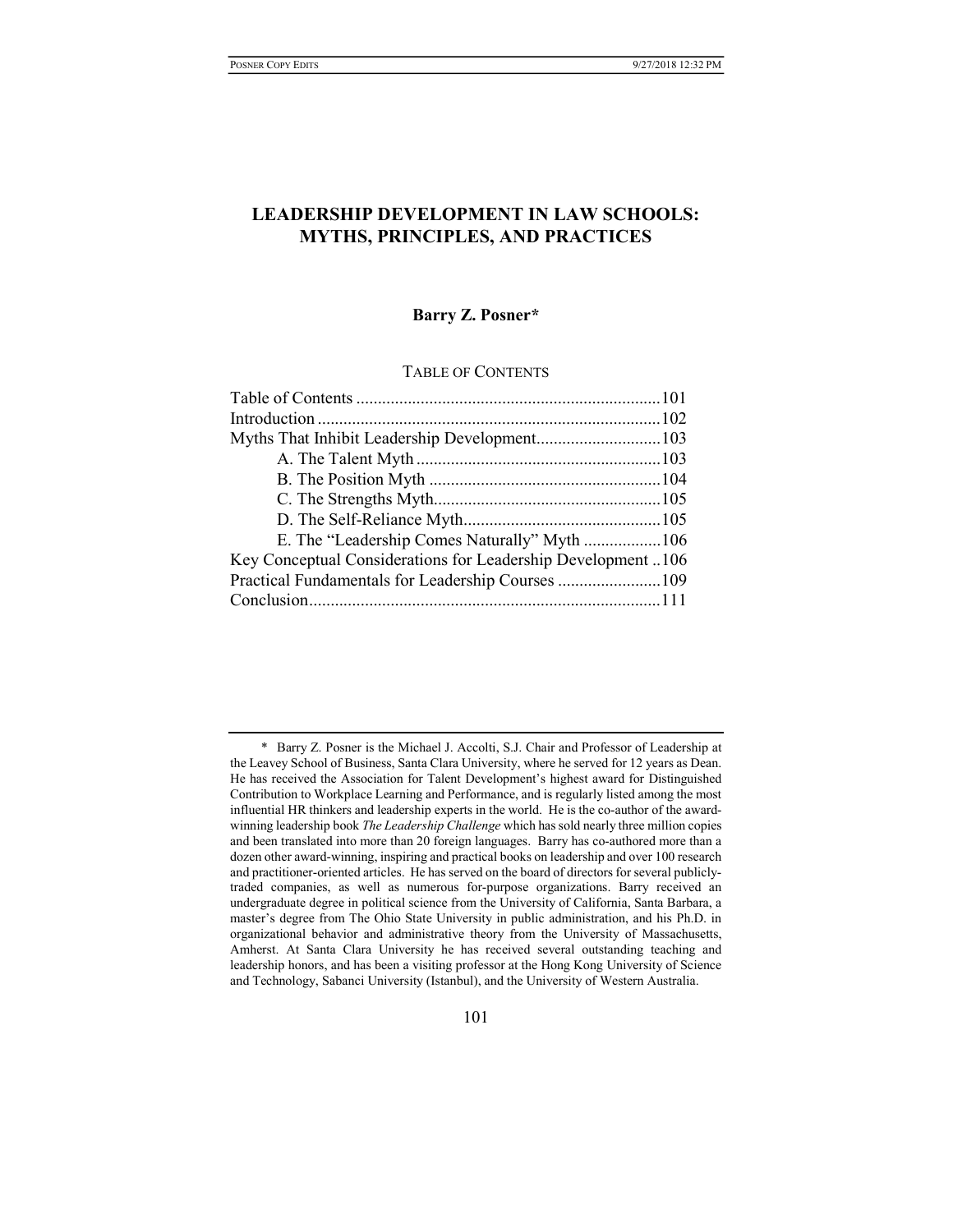#### INTRODUCTION

"Leadership is everyone's business." This is the mantra that my co-author Jim Kouzes and I have been promulgating for more than three  $decades<sup>1</sup>$  Leadership is too often confused, and considered synonymous, with the term leader; but leadership does not refer to a position or a place in some organizational hierarchy. Rather leadership is about an individual's actions, and how he or she mobilizes others to want to struggle for shared aspirations.

Developing leadership skills is a global challenge, not confined to a particular profession, industry, field, discipline, or function. Indeed, the most critical issue related to an organization's success is leadership, and the creation of a leadership pipeline is essential for continuing the firm's relevance and vitality.<sup>2</sup> The vast majority of employers believe that leadership development opportunities should be part of every student's educational experience.<sup>3</sup>

Santa Clara University School of Law's former dean Donald Polden has explained: "Leadership education is important to all lawyers and law students because it provides the skills and abilities necessary for successful engagement in civic responsibilities, for meeting the requirements of client representation, and for managing the responsibilities within a law firm or law organization."<sup>4</sup> However, a recent survey of over 200 ABA-accredited law schools revealed that less than ten percent included leadership as one of their learning objectives.<sup>5</sup> Purposeful institutional support for leadership development in law schools is missing.<sup>6</sup>

This article addresses three questions. First, what are some myths which get in the way of developing leadership skills? Second, what are some key conceptual considerations for leadership development? Third,

<sup>1.</sup> See generally JAMES M. KOUZES & BARRY Z. POSNER, THE LEADERSHIP CHALLENGE: HOW TO GET EXTRAORDINARY THINGS DONE IN ORGANIZATIONS  $(6<sup>th</sup>$  ed. 2017).

<sup>2.</sup> Development Dimensions International et al., Global Leadership Forecast 2018, DDI.COM (2018), https://www.ddiworld.com/DDI/media/trend-research/glf2018/globalleadership-forecast-2018\_ddi\_tr.pdf?ext=.pdf.

 <sup>3.</sup> Ellen Van Velsor & Joel Wright, Expanding the Leadership Equation: Developing Next-Generation Leaders, CENTER FOR CREATIVE LEADERSHIP (2012).

 <sup>4.</sup> Donald J. Polden, Leadership Matters: Lawyers' Leadership Skills and Competencies, 52 SANTA CLARA L. REV. 899, 899-920 (2012).

 <sup>5.</sup> Leah Jackson Teague, Growing Movement: Leadership Development in Law Schools, Presentation at Santa Clara University Advancing Leadership in the Legal Profession Symposium (Mar. 23, 2018).

 <sup>6.</sup> Louis D. Bilionis, Law School Leadership and Leadership Development for Developing Lawyers, Presentation at Santa Clara University Advancing Leadership in the Legal Profession Symposium (Mar. 23, 2018).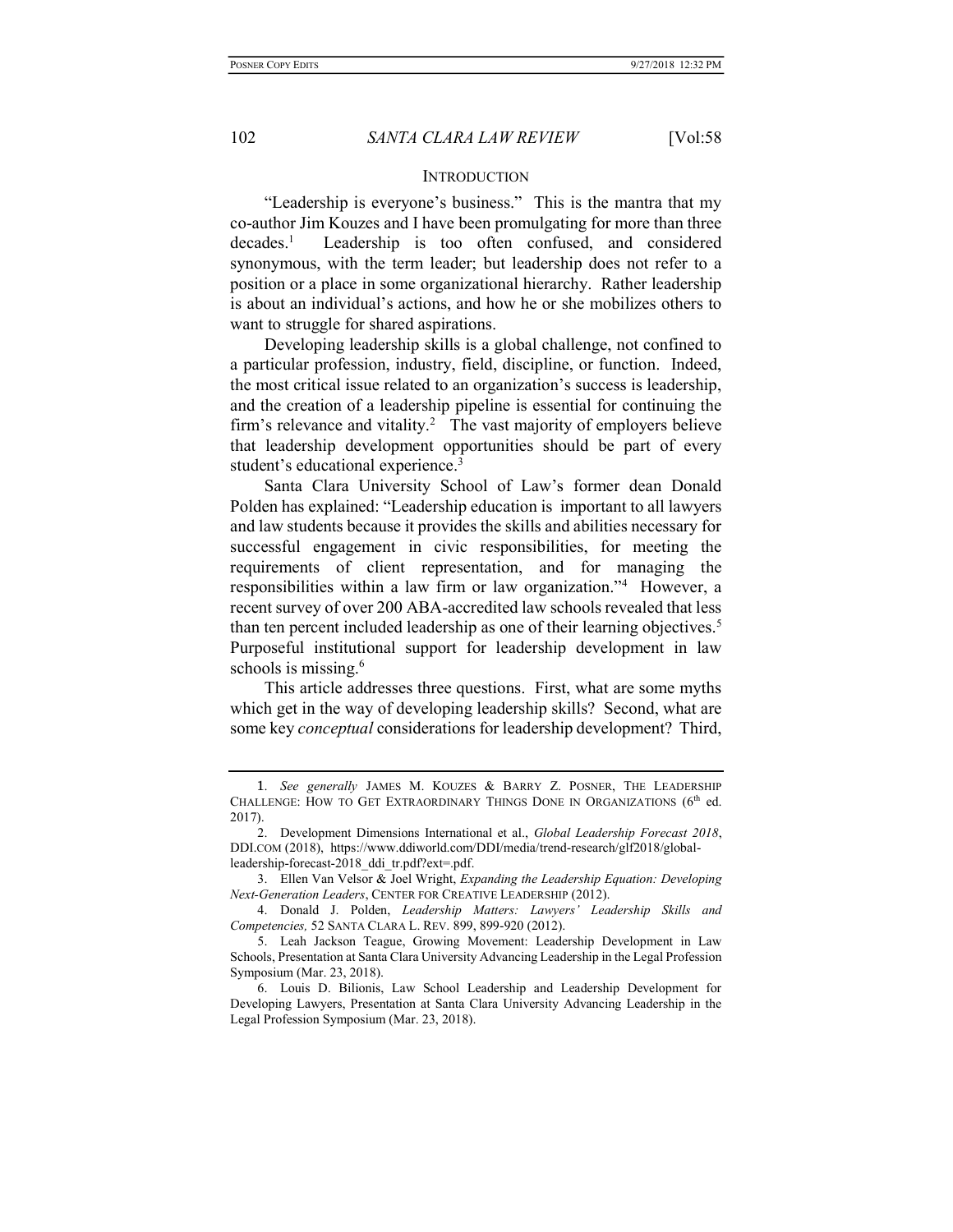what are some *practical* considerations for designing a leadership development course?

#### MYTHS THAT INHIBIT LEADERSHIP DEVELOPMENT

While writing and speaking about exemplary leadership for over thirty years, throughout that time there's one question people ask more often than any other question. That most frequently asked is some variation of the question: "Are leaders born or made?"

The answer to that question has always been the same: We have never met a leader who was not born. We have also never met a lawyer, accountant, artist, athlete, engineer, lawyer, physician, scientist, teacher, writer, or zoologist who was not born.

You might be thinking, "Well that's not fair. That's a trick question. Everyone is born." That's precisely the point. Every one of us is born, and every individual has the basic material to become a leader.<sup>7</sup> Let us get something straight right from the start. Leadership is not some mystical quality that only a few people have and everyone else does not. Leadership is not preordained. Neither is it the private reserve of special class of charismatic men and women. Leadership is not a gene. Nor is it a trait. There is just no hard evidence to suggest that leadership is imprinted in the DNA of some people and not others. It's a myth that leadership cannot be learned. And, if it can be learned, then leadership can be taught.

Asking, "Are leaders born or made?" is neither a very useful nor productive question. It is the old "nature versus nurture" argument, and it does not get at the more essential question: Can individuals learn, develop, and hone the skills associated with leadership?" The answer to that question is a resounding, "Yes."

There are people who maintain that not everyone has the potential to lead and not everyone has the capacity to learn to lead. That is because there are at least five major myths and misconceptions about leadership that create barriers to developing leadership. One of the first challenges to developing leadership skills, whether for one's self or in others, is to overcome these folk legends and false assumptions.<sup>8</sup>

#### A. The Talent Myth

The *talent myth* has captivated the training and development world

 <sup>7.</sup> And just for the record, no one has ever asked, "Are managers born or made?"

 <sup>8.</sup> For more perspective on these myths see JAMES M. KOUZES & BARRY Z. POSNER, LEARNING LEADERSHIP: THE FIVE FUNDAMENTALS OF BECOMING AN EXEMPLARY LEADER (2016).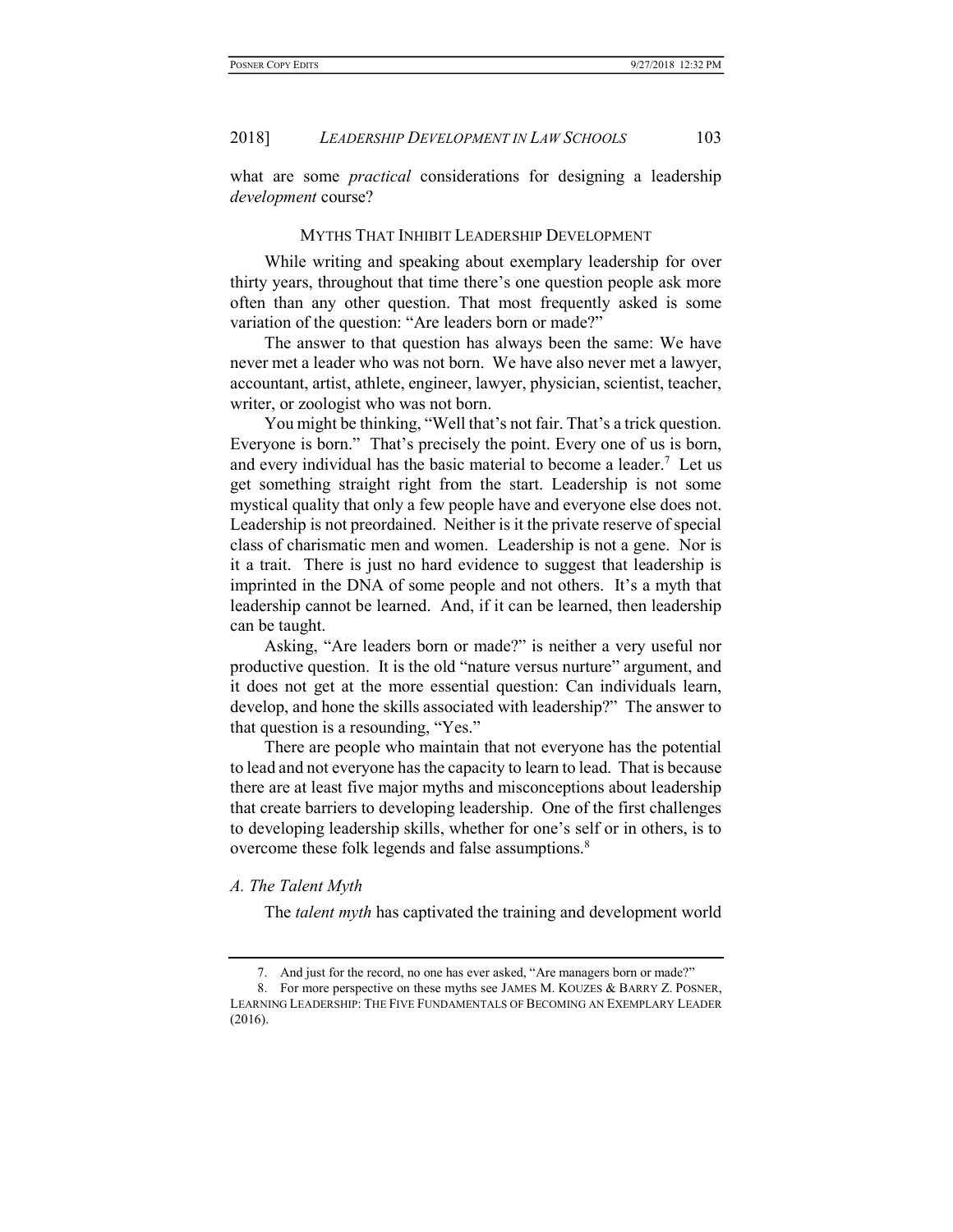for years, and some have come to accept it as the new gospel. This myth presumes that if you search far and wide, you will find people with the talent you are looking for already built in. No training required; just find the right person.

The truth is that talent is overrated. $9$  It does not matter whether it is in the legal profession, sports, music, medicine, computer programming, mathematics, or other fields; talent is not the key that unlocks excellence.<sup>10</sup> In studying what it takes to "succeed" and how people reach their goals, researchers have found that the emphasis on talent, smarts, and innate ability have done more harm than good.<sup>11</sup>

Leadership is not an innate talent that one either has or does not. Rather, leadership is a learnable set of skills and abilities, and as such is normally distributed in the population like any other set of skills. The belief that leadership is only available to a talented few is a far more powerful deterrent to development than anything else is. It prevents too many people from even trying, let alone excelling.

## B. The Position Myth

The *position myth* associates leadership with a hierarchal position. It assumes that leadership is a title, and that if you do not have a title of authority then you are not a leader.

Every day, the mass media and routine conversations perpetuate this myth; that only those people at the top or those with the highest rank and the most privilege are the ones who ever do anything extraordinary. Nothing could be further from the truth. Leadership is not a rank, a title, or an office. Every student of history knows that world-changing movements have been initiated and led by people without title, rank, or tenure. It is also true that those who made it to the top did not start there. More than likely, they got there because they learned and honed their leadership skills along the way.

Leadership happens in dealing one-on-one with a client, working on tactical and strategic matters with associates, in addressing juries, and in striving to find solutions that are nobler than what exists right now. Leadership is much more about what an individual does than it is about

 <sup>9.</sup> GEOFF COLVIN, TALENT IS OVERRATED: WHAT REALLY SEPARATES WORLD-CLASS PERFORMERS FROM EVERYBODY ELSE (2010); DANIEL COYLE, THE TALENT CODE: GREATNESS ISN'T BORN. IT'S GROWN. HERE'S HOW 11 (2009).

 <sup>10.</sup> K. ANDERS ERICSSON, THE ROAD TO EXCELLENCE: THE ACQUISITION OF EXPERT PERFORMANCE IN THE ARTS AND SCIENCES, SPORTS, AND GAMES (1996); K. ANDERS ERICSSON, DEVELOPMENT OF PROFESSIONAL EXPERTISE: TOWARD MEASUREMENT OF EXPERT PERFORMANCE AND DESIGN OF OPTIMAL LEARNING (2009); K. ANDERS ERICSSON & R. POOL, PEAK: SECRETS FROM THE NEW SCIENCE OF EXPERTISE (2016).

 <sup>11.</sup> HEIDI GRANT HALVORSON, SUCCEED: HOW WE CAN REACH OUR GOALS (2011).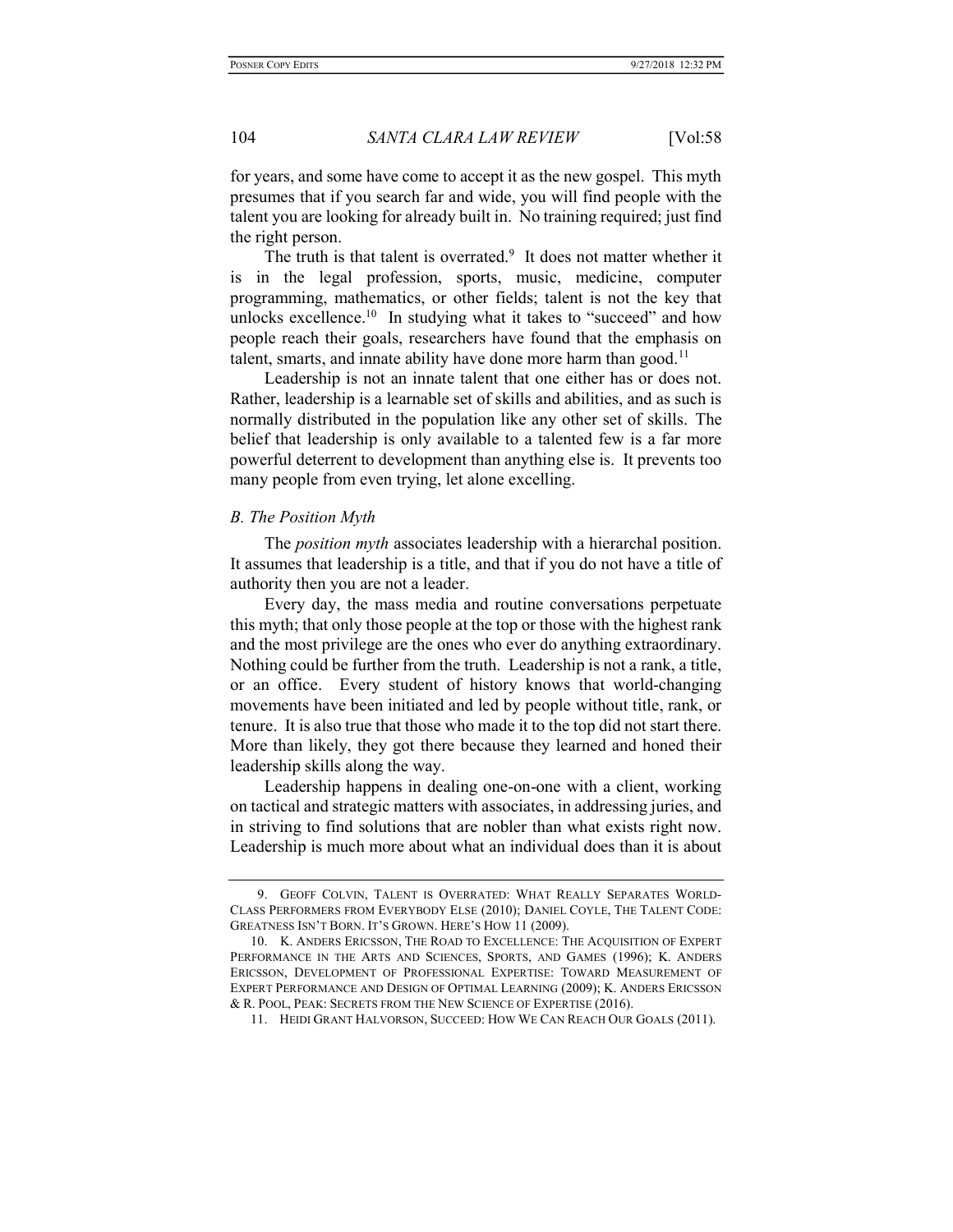where that person is sitting. It is about the values that guide their decisions and actions, the visions they have for themselves and others, the challenges they pursue, and the people they engage.

# C. The Strengths Myth

A third misconception is the strengths myth suggesting that individuals should only take on tasks in which they are already strong, not wasting time attending to any weakness. Organizations, in turn, should only assign tasks to people that have existing strengths or natural talent.

That is not to say that people should not attend to their strengths or that they are not generally happier and more successful if they are using their strengths at work and in other aspects of their lives, but the emphasis on strengths has fundamentally discouraged people from challenging themselves to become better leaders. It is not very motivating to tell someone to give up before they start or when things do not go as well as expected. Moreover, such thinking is impractical. Organizations cannot bring in a new person every time someone makes a mistake or there is a new challenge that someone initially did not have the skill and abilities to handle.

The truth is that people will not know what they are capable of without being challenged to move out of their comfort zones, which is precisely where learning takes place. When confronting things they have not done before, people will often have to develop new skills and overcome existing weaknesses and limitations. People simply cannot do their best without searching for new experiences, doing things they have never done, making mistakes and learning from them.

# D. The Self-Reliance Myth

The self-reliance myth fosters the folklore that leaders have to be able to take care of things all by themselves, without the help of anyone else. They have to be independent, autonomous, never express doubts about their own abilities, nor appear in need of support or assistance.

While there is certainly great benefit to being confident in one's own abilities to handle challenging situations, the best leaders know they cannot make anything extraordinary happen alone. Leaders cannot possibly design breakthrough innovations, produce high-quality products, provide awesome service, attract raving fans, break sales records, assure financial soundness and integrity, and build great places to work without the trust and teamwork, strength and capabilities of everyone in the organization. The support, engagement, and commitment of others are essential to transcending adversity.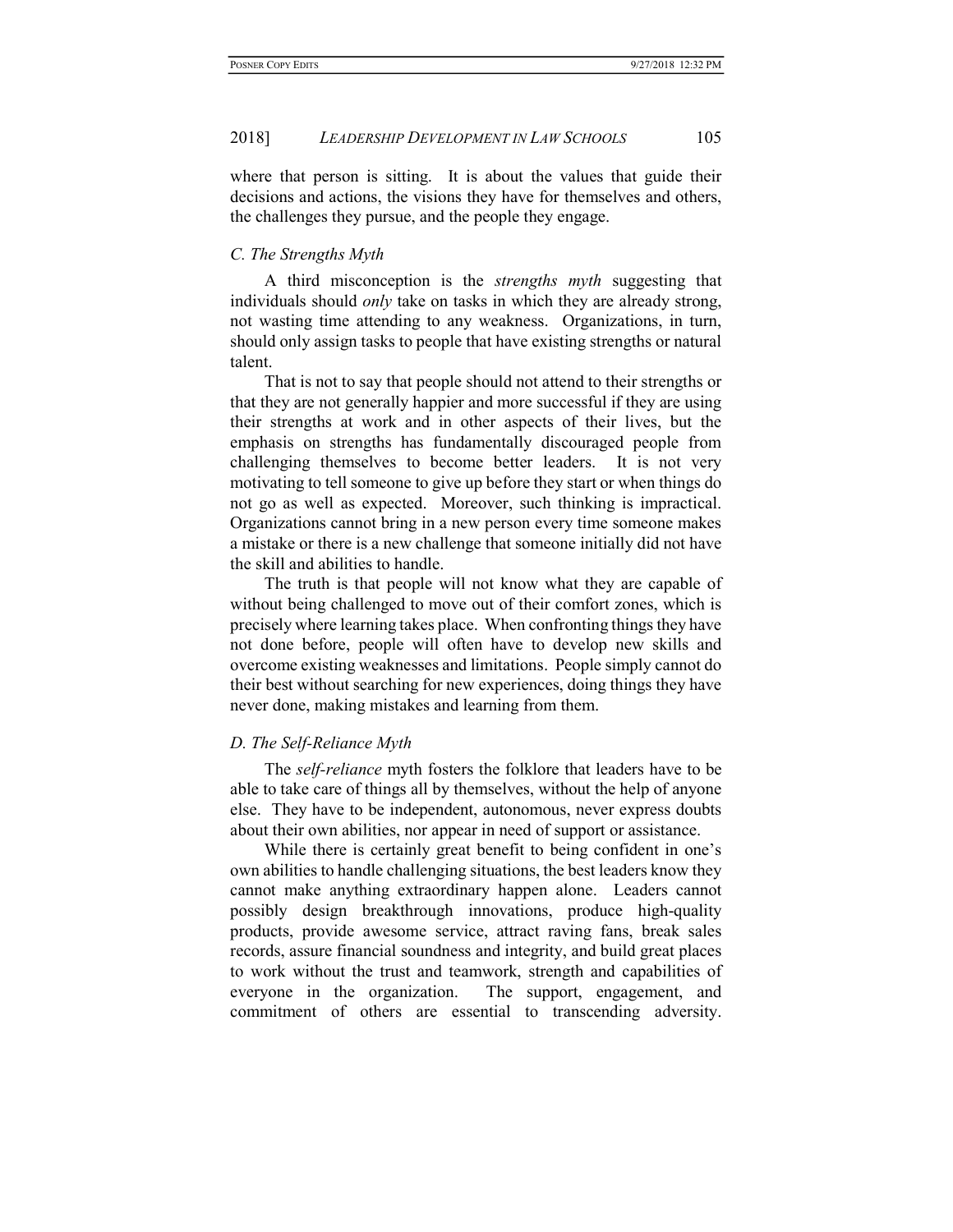Leadership is a team sport and not a solo performance.

# E. The "Leadership Comes Naturally" Myth

Still another myth is that leadership comes naturally to those who are the best at leading. Individuals who make it seem easy are admired and that ease is attributed to natural ability. When observing a commanding summation to a jury, captivating performance on stage, a high-scoring athlete on the basketball court, or an inspiring leader in an organization, people assume effortless performance develops without effort. While there may be a small percentage for whom this is true, for the vast majority this is just not so.

Researchers have noted that sustained training and effort are required for achieving peak performance.<sup>12</sup> Failing to appreciate this reality results too often in people ascribing lesser accomplishments to their lack of natural gifts, and thus they do not achieve their own potential.<sup>13</sup> In this way, unless an individual believes they can do something, they cannot. What truly differentiates the best from everyone else is their dedication to doing something every day to improve. The truth is that the best leaders become the best because they work hard at it and put in the hours of practice. They put considerable effort into learning to lead in order to make leadership look effortless.

These five myths—talent, position, strengths, self-reliance, and itall-comes-naturally—clearly get in the way when individuals think about developing their leadership abilities, or the leadership skills of others. They keep law schools focused on content and cognitive work to the detriment of enhancing the impact of the law on creating a more just world.

# KEY CONCEPTUAL CONSIDERATIONS FOR LEADERSHIP DEVELOPMENT

The first prerequisite to developing leadership, whether as students, associates, or partners, is to recognize and appreciate that leadership is a skill, rather than some innate talent, strength, or chromosome. Accepting this perspective means that leadership, like any skill, can be both taught and learned. Effective learning, of course, does not happen in a vacuum, and requires many considerations. Law school pedagogy already embraces the importance of practice and feedback in the learning

 <sup>12.</sup> See COYLE, supra note 9, at 15-16; ERICSSON & POOL, supra note 10.

<sup>13.</sup> See K. Anders Ericsson, The Influence of Experience and Deliberate Practice on the Development of Superior Expert Performance, in THE CAMBRIDGE HANDBOOK OF EXPERTISE AND EXPERT PERFORMANCE 687, 690-91, 693-94 (K. Anders Ericsson et al. eds., 2006); ERICSSON & POOL, supra note 10.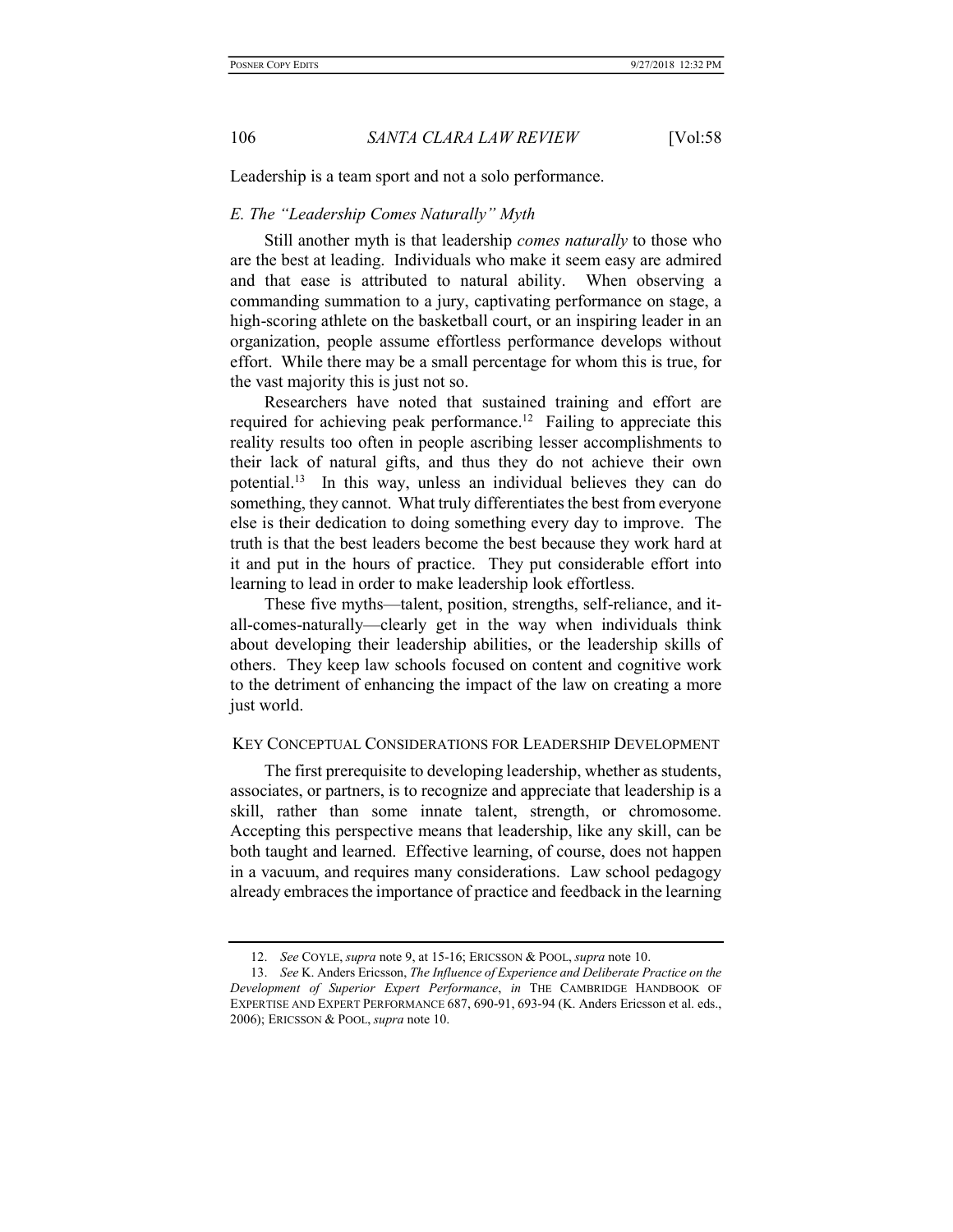process.<sup>14</sup> Most essential, however, for both would-be lawyers, and leaders, is the desire to learn. The American educational reformer Horace Mann observed that "a teacher who is attempting to teach without inspiring the pupil with a desire to learn is hammering on cold iron."<sup>15</sup> Teaching leadership begins with getting people to believe in their abilities to make a difference, and to acknowledge that they can improve their leadership skills, no matter their starting point.

A second and related principle is that leadership development is personal, and begins from the inside-out. This refrain is echoed by Alain Bejjani, CEO of the lifestyle conglomerate Majid Al Futtaim Group: "The most difficult and daunting task, for the most junior and the most senior among us, is leading ourselves."<sup>16</sup> Before anyone can lead others, they have to be able to lead themselves; they have to discover what they care about, what defines them, and what makes them who they are. This requires providing an opportunity for people to explore their inner territory, clarifying their personal values and guiding principles. Only then can they give voice to those values and feel comfortable sharing them with other people.

Building upon the foundational belief that everyone can learn to lead is recognizing that leadership is a process and not a position. Leadership is not about a title, rank, or hierarchical location. Look the word leadership up in the dictionary. You will find that it starts with a lower case letter "1."<sup>17</sup> Literally, the word "lead" comes from an Old English word (leden), meaning "to go" or "to guide."<sup>18</sup> That is what leadership is about: going places and guiding others. After more than three decades examining thousands of case studies of people at their personal-best as leaders, and surveying more than three million respondents around the world, Kouzes and Posner have documented that leadership is an observable and learnable set of behaviors and actions.<sup>19</sup> Their studies have shown that when people are most effectively exercising leadership the behaviors and actions they are using are applicable across multiple disciplines, functions, levels, industries,

 <sup>14.</sup> Bilionis, supra note 6.

 <sup>15.</sup> THE ECLECTIC MAGAZINE OF FOREIGN LITERATURE, SCIENCE, AND ART :JANUARY TO JUNE, 1868. NEW SERIES. VOL. VII (W.H. Bidwell ed., 1868).

<sup>16.</sup> Leadership Development as a Competitive Advantage, MCKINSEY & COMPANY (Apr. 2018), https://www.mckinsey.com/business-functions/organization/our-insights/ leadership-development-as-a-competitive-advantage.

 <sup>17.</sup> See Lead, MERRIAM-WEBSTER UNABRIDGED ONLINE DICTIONARY (last visited Aug. 2, 2018), http://unabridged.merriam-webster.com (search "lead").

 <sup>18.</sup> Id.

 <sup>19.</sup> KOUZES & POSNER, supra note 1.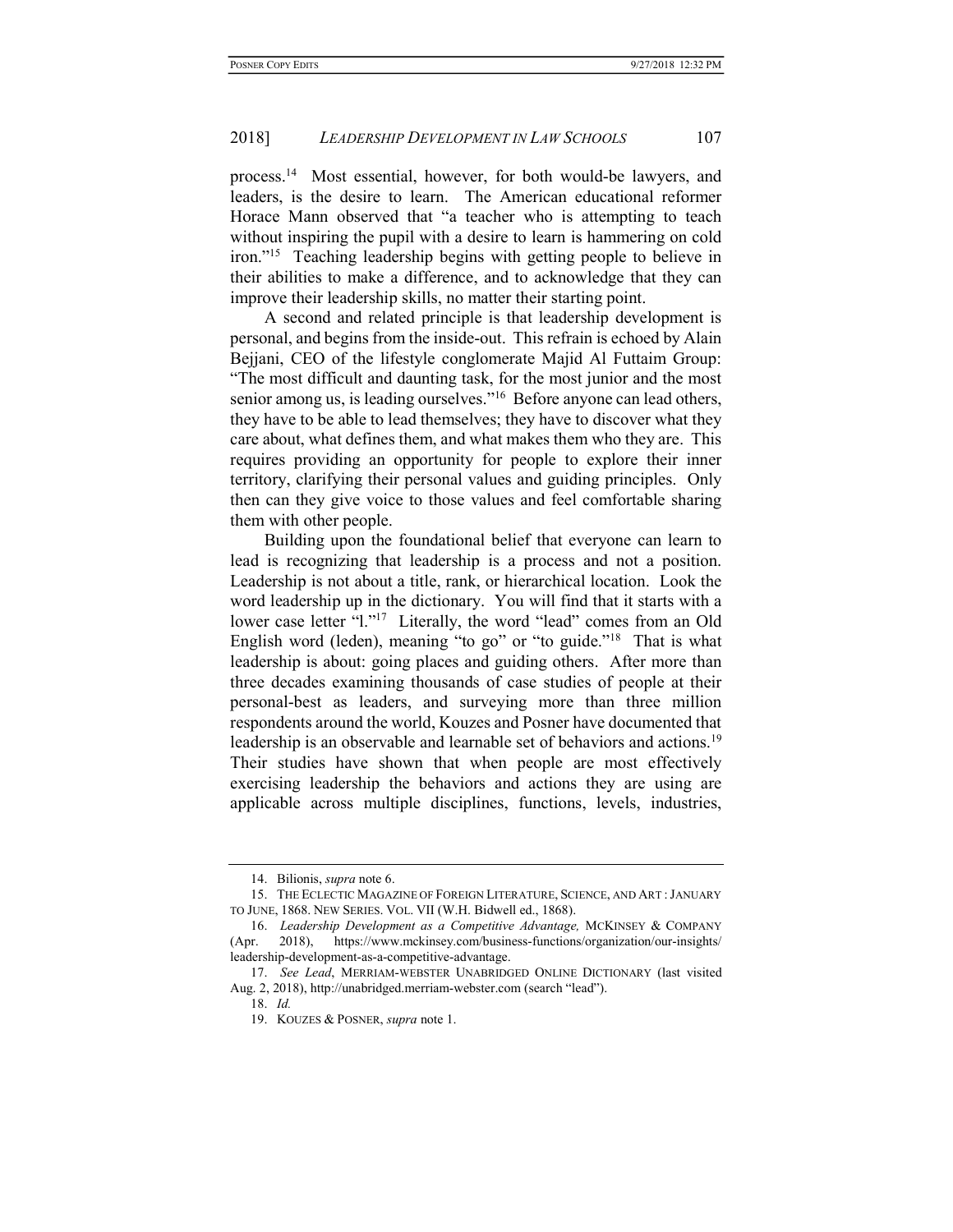cultures, and nationalities.<sup>20</sup>

A fourth essential consideration for developing leadership is the importance of building relationships, and remembering that the focus of leadership is not about self-aggrandizement but about serving the needs of others, however broadly defined the latter might be. Only in the abstract can someone imagine being a leader without anyone following. In this regard, it is having followers that defines being a leader, and would-be leaders must be attuned to the needs, interests, and aspirations of others if they are to achieve beyond what one can on his or her own. While much of any leadership development course or program must be based on the individual, it cannot neglect serious consideration of what it takes for people to work together and see themselves not just as part of a team but as serving a higher purpose. $21$ 

The best way to truly win the hearts and minds of people, and generate huge returns for clients, agencies and organizations is to help people find time to focus on a meaningful future. This fifth consideration is clearly linked with the previous four in recognizing that the purpose of leadership is to change the status quo to something better for the people, the product or service, the neighborhood, nation, planet, etc. Purpose-driven organizations do better on nearly every traditional metric and especially enable organizations to perform well in times of uncertainty and volatility.<sup>22</sup> Leadership in purposeful organizations creates a culture where people live the corporate values. High-quality job candidates these days are attracted to companies that align with who they are and what they believe in. $^{23}$  Even while in school, studies have shown that a self-transcendent purpose for learning increases the tendency to attempt to learn deeply from what might otherwise be boring

 <sup>20.</sup> See generally Barry Z. Posner, Bringing the Rigor of Research to the Art of Leadership, THE LEADERSHIP CHALLENGE (2015), http://www.leadershipchallenge.com/ UserFiles/Bringing%20the%20Rigor%20of%20Research%20to%20the%20Art%20of%20L eadership.pdf. See also Barry Z. Posner, It's How Leaders Behave That Matters, Not Where They Are From, LEADERSHIP & ORGANIZATION DEVELOPMENT J. 34(6), 573-87 (2013); Barry Z. Posner, An Investigation into the Leadership Practices of Volunteer Leaders, LEADERSHIP & ORGANIZATION DEVELOPMENT J. 36(7), 885-98 (2015); J. Hage & Barry Z. Posner, Religion, Religiosity, and Leadership Practices: An Examination in the Lebanese Context, LEADERSHIP & ORGANIZATION DEVELOPMENT J. 36(4), 396-412 (2015).

<sup>21.</sup> I talk about this in a TEDx presentation. Barry Z. Posner, *I Make a Difference*, *But* I Can't Do It Alone, YOUTUBE (Jan. 30, 2014), https://www.youtube.com/ watch?v=3cpLFFZsbWY.

<sup>22.</sup> JOHN IZZO & JEFF VANDERWIELEN, THE PURPOSE REVOLUTION: HOW LEADERS CREATE ENGAGEMENT AND COMPETITIVE ADVANTAGE IN AN AGE OF SOCIAL GOOD (2018).

<sup>23.</sup> Sarah Houle & Kevin Campbell, What High-Quality Job Candidates Look for in a Company, GALLUP BUSINESS J. (Jan. 4, 2016), http://news.gallup.com/businessjournal/ 187964/ high-quality-job-candidates-look-company.aspx.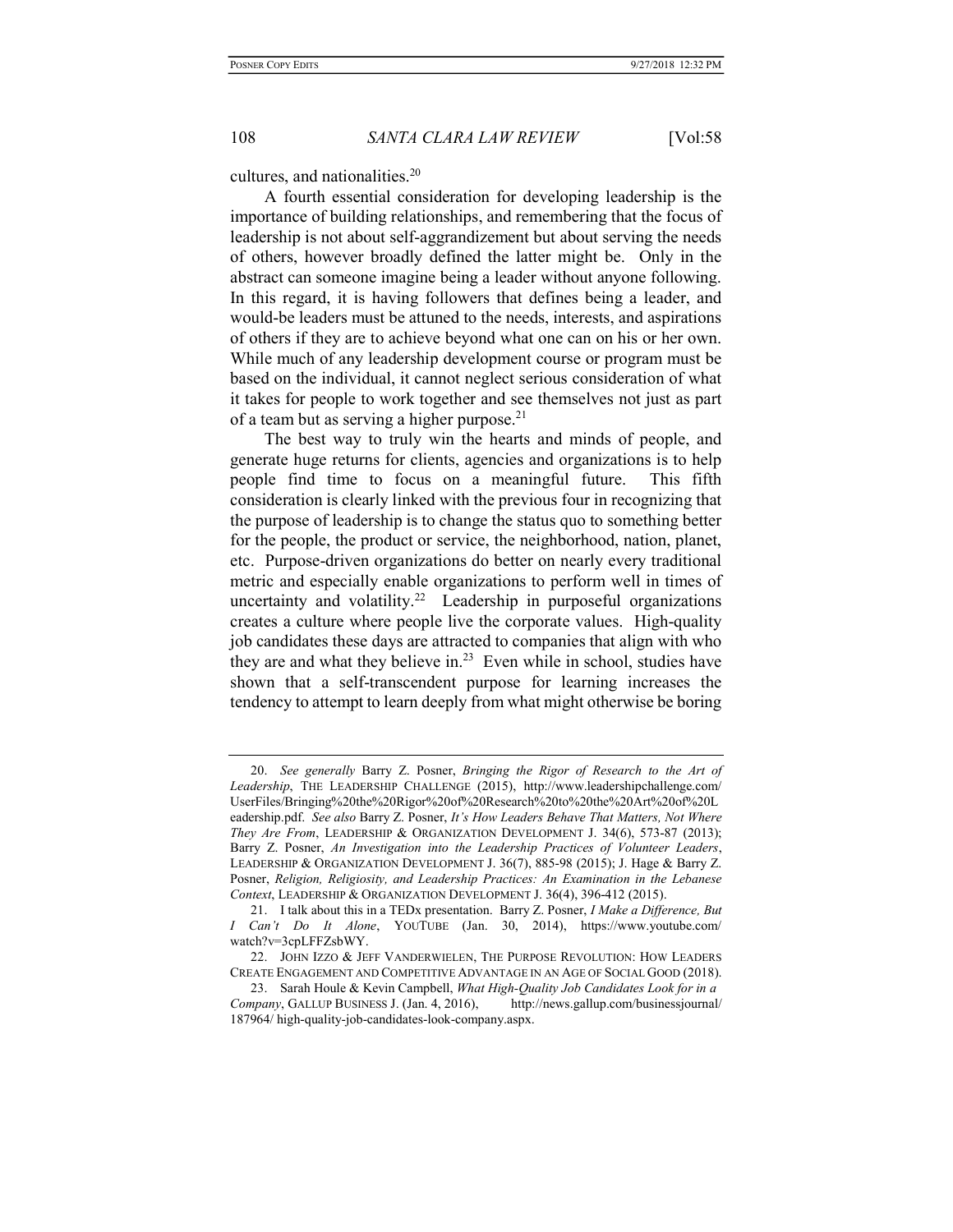or tedious academic work.<sup>24</sup>

Finally, an essential element of learning leadership is doing leadership. Leadership is about putting values into action, galvanizing others to imagine the possibilities, and being willing to step out and do something that has never been done before. Just like the gap in law school between reading cases for classroom discussion and actually preparing a legal brief or making a courtroom appearance, leadership skills are put to the test when people are given the opportunity to deliberately use what they have learned in an environment or setting outside of the immediate classroom.<sup>25</sup> Like with most skills, leadership is best learned by doing; even at times making mistakes, and reflecting upon that experience to capture the lessons and grow from the setback. The notion of professions like law and medicine being a practice reaffirms the idea that experience is essential to the ongoing vitality of the professional.

Developing leadership means recognizing that leadership is fundamentally a skill, and that it involves a process rather than being a function of some position or title. Leadership is developed first through helping people understand themselves, who they are and what matters to them, and secondly to understanding and appreciating the same about others, building relationships grounded in credibility. Developing leadership requires helping people focus on the future, being able to answer the "why" behind their actions and decisions, and keeping purpose as their magnetic north. Finally, if people are to learn leadership they must be given the opportunity to exercise leadership, learning and growing from that experience.

#### PRACTICAL FUNDAMENTALS FOR LEADERSHIP COURSES

At the nitty-gritty level, there are at least five components that should be foundational to any actual law school course or program. A first fundamental consideration is determining whether you want to teach about leadership or teach students to be leaders. Since time is limited, the viewpoint should be on the latter, with the aspiration that students will leave the classroom embracing the belief that (a) leadership is important and (b) they can be leaders. Adopting a consistent leadership framework or model goes a long way towards facilitating

 <sup>24.</sup> See David S. Yeager et al., Boring But Important: A Self-Transcendent Purpose for Learning Fosters Academic Self-Regulation, J. OF PERSONALITY AND SOCIAL PSYCHOLOGY 107(4), 559-80 (2014).

 <sup>25.</sup> Which is not to say that there cannot be activities associated with the class that provide learning opportunities, like working on a team project or organizing a class or school event.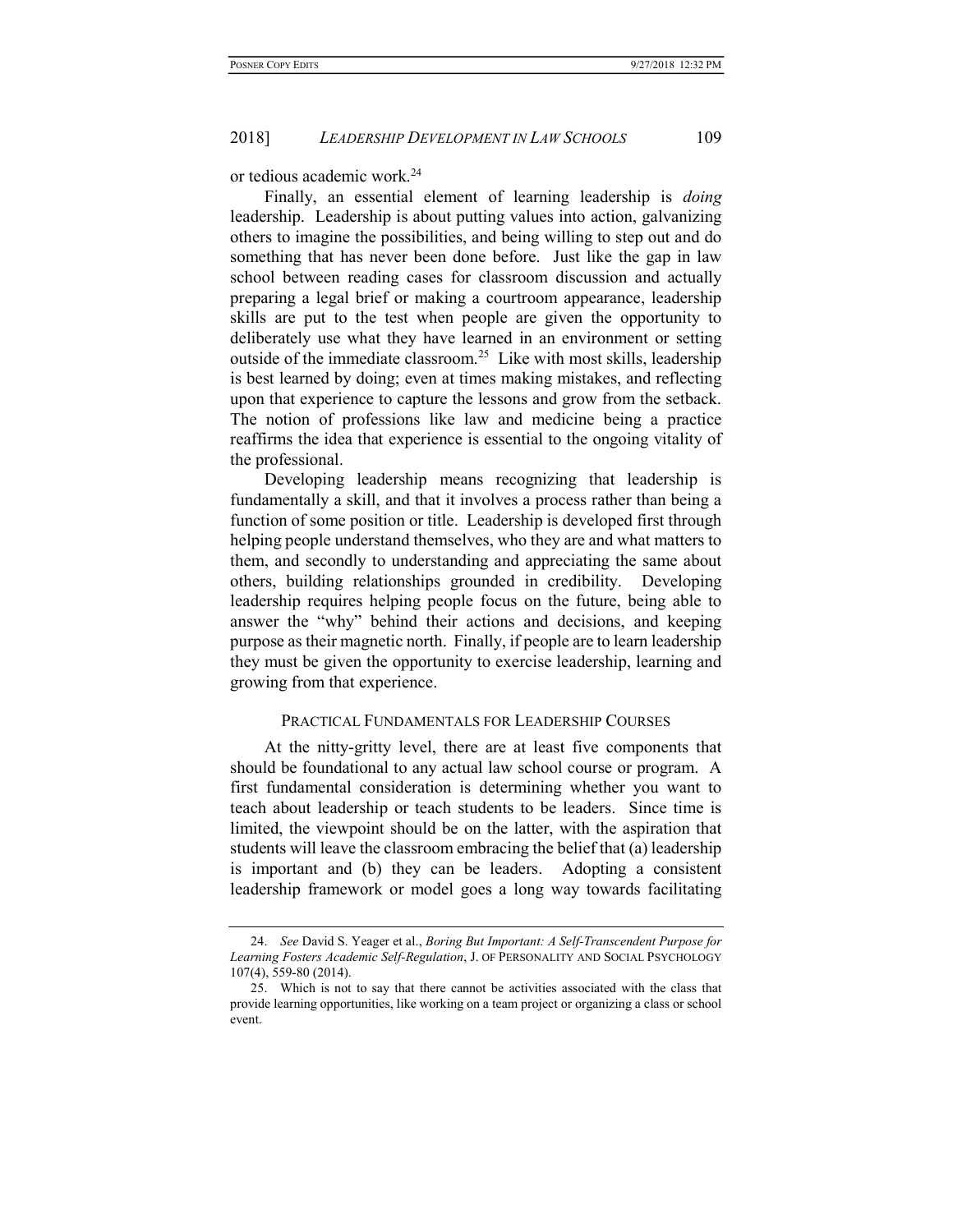these beliefs; otherwise students may experience a huge gap between knowing and doing.

Moreover, because the students' entire academic training has been based upon learning frameworks and indeed all academic disciplines, including the law, have their own specific ways of approaching problems and issues, it is essential that the same standard be applied to the study and practice of leadership. While there are many models of leadership available from which to choose,  $26$  students are better served in the objective of being leaders to learn one model deeply rather than being exposed to multiple frameworks. Of course, there are always opportunities for students to expand their breadth of understanding, but given the tradeoff, depth is preferable. Whatever model is selected should make sense at both a conceptual and practical level. Indeed, it has been said that there is nothing as practical as a good theory.

Second, the leadership framework selected should be backed by solid research. All of the other models that students have been exposed to in their undergraduate disciplines, and in law school, are based upon hard evidence and data about why they matter and how their application makes sense, and leadership should be no different. The class or courses should not be seen as the current dean or faculty member's personal favorite views on leadership (as in, "here's what works for me" or "I take the viewpoint of judge  $X$  who believes that.  $\ldots$ "). Indeed, the instructor should teach from an evidence-based framework that he or she can honestly exclaim "And this makes sense in my own experiences," but not vice versa. When students challenge the framework, as well they should to test it out against their own experience, the instructor should be able to call upon the scientific basis for understanding and applying the art of leadership.

Another fundamental consideration in selecting a leadership paradigm for a single course or entire school curriculum is that this model becomes part of the institutional culture, finding its way into the language of how people talk about leadership in the context of legal content, constructs, and issues, as well as in the local politics of the school, college, and community. Consistent with this objective is that the way leadership is conceptualized, taught and practiced should be applicable across multiple disciplines, functions, levels, and settings. The leadership principles would be relevant whether practicing as a public defender, corporate counsel, or within a private firm; as well as applicable regardless of the organization's size or scope of work.

 <sup>26.</sup> For example, there are leadership frameworks under the headings of transactional, servant, behavioral, charismatic, contingent, transformational, and, situational. See generally GARY A. YUKL, LEADERSHIP IN ORGANIZATIONS (8th ed. 2012).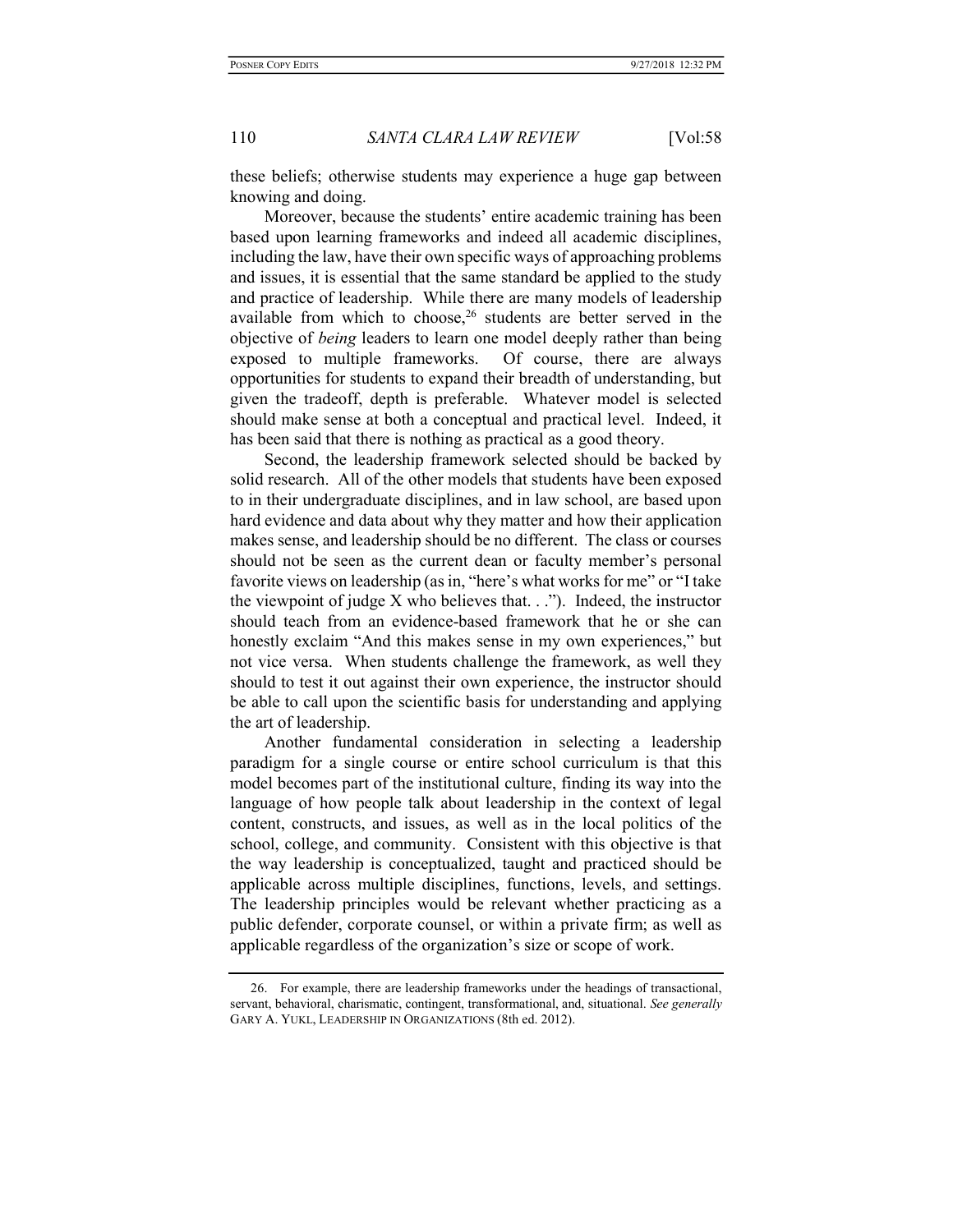As a corollary to these previous two considerations, the instructor and institution would be well-served by using a leadership framework that can be measured. Having a measurable framework ensures the model is conceptually well-grounded and has an empirical basis for testing its validity, ensuring both students and faculty understand what is being taught is meaningful and significant. Being able to measure students' leadership skills makes explicit the principle that leadership can be both taught and learned. Measurability may also be an important component of accreditation standards.

A further fundamental consideration for any leadership course is providing students with the opportunity to actually practice, not just study, leadership. The challenge is to help students learn leadership by doing leadership. Within the classroom this can be accomplished through various experiential activities, and even possible role plays based upon legal case studies and professional conundrums. Outside the classroom, experiences with student organizations (for example, law review and special interest groups) are certainly an implicit leadership learning opportunity and with some intentionality may be turned into more explicit leadership practice field. For example, facilitating regular debriefing sessions on projects or events from a leadership perspective and not just about the content and tactics, and offering one-on-one coaching sessions with officers. When difficult, generally unexpected, circumstances emerge, these provide teachable moments to examine the consistency between values and actions (whether at a personal, individual, or organizational level); a key leadership test.

## **CONCLUSION**

Leadership matters. Meeting the complex challenges facing organizations, communities, and societies these days is not just about content or technique but about leadership. The legal profession in its time-honored tradition of assuring access to justice has an essential role to play in addressing these challenges, and enhancing the leadership skills of would-be lawyers is essential to this quest. It is even possible that a greater emphasis on leadership as part of one's legal studies can go a long way towards meeting the concerns about how legal education undermines students' well-being and sense of purpose.<sup>27</sup> After all, leadership development is fundamentally self-development and providing leadership courses and reflective touchpoints about leadership

 <sup>27.</sup> Kennon M. Sheldon & Lawrence S. Krieger, Does Legal Education Have Undermining Effects on Law Students? Evaluating Changes in Motivation, Values, and Well-Being, BEHAVIORAL SCIENCES AND THE LAW 22: 261-86 (2004).